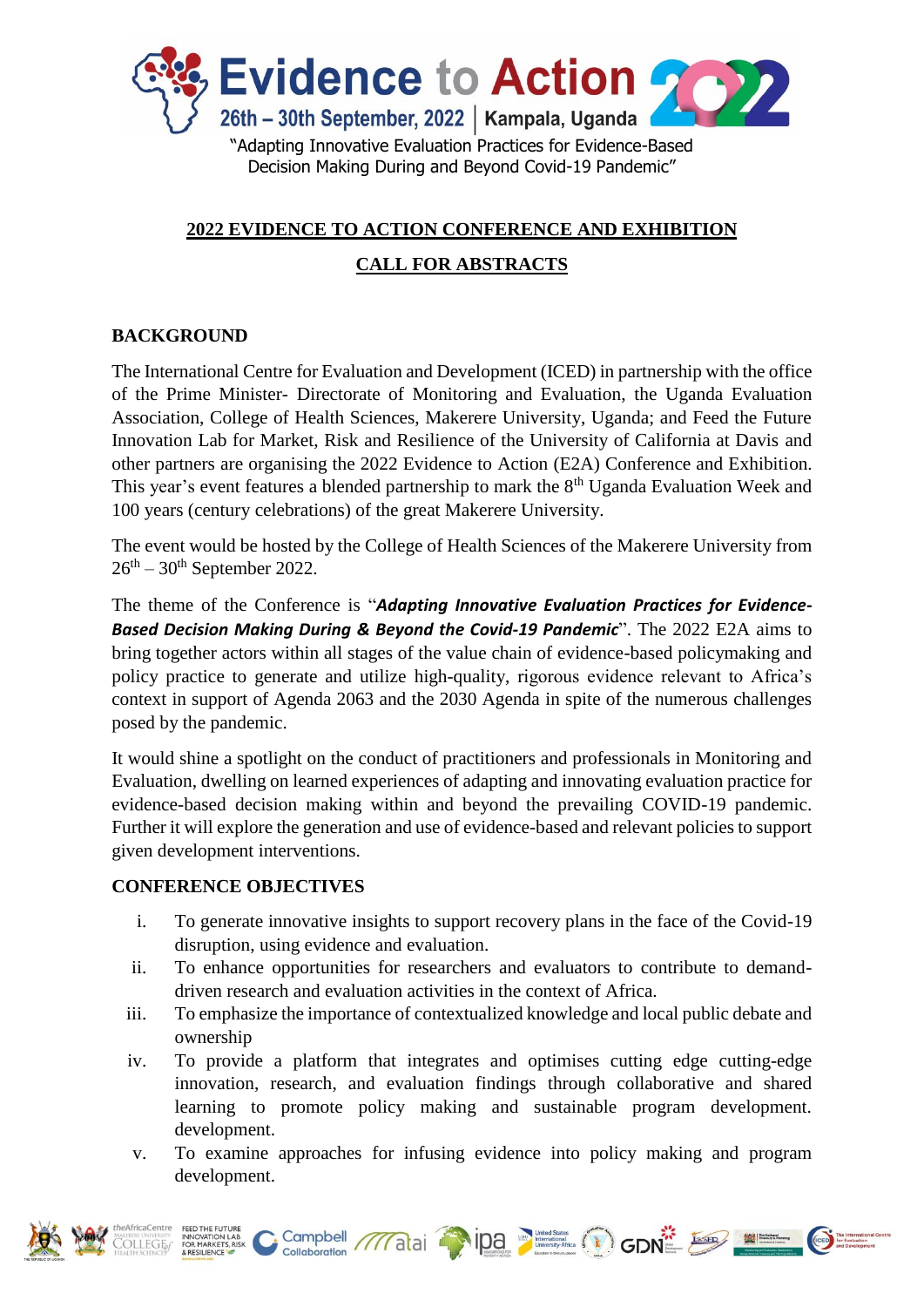

### **DELEGATES**

Conference delegates will be drawn from a diverse range of stakeholders working in Africa, who are involved in research, evaluation and decision–making such as:

Relevant government institutions, universities; civil society organisations, policymakers and practitioners, national and international research organizations, development agencies and partners, private sector organizations and the media.

### **WHAT TYPE OF CONTENT ARE WE LOOKING FOR?**

The 2022 Evidence to Action Conference and Exhibition will include keynotes addresses, breakout sessions, policy dialogue, and workshops. In addition, there will be two days preconference training sessions, exhibitions and side events by partners and sponsors.

Eight sub-themes have been identified from the main theme. Abstracts in English are invited from experts, evaluators, academics, researchers, students, policy makers using evidence for decision–making, and development professionals who have undertaken development and policy interventions based on rigorous evidence for the Papers, Workshops, Panels, Roundtables and Exhibitions that communicate to the overall theme or the indicated subthemes.

- i. COVID-19 responses and post COVID-19 recovery and its impact on Public Health
- ii. Enhancing agriculture sector development and food systems in sub-Saharan Africa
- iii. Improving adaptation and resilience of private, public, and individual change makers to climate change and natural resources management
- iv. Innovative finance, insurance, credit, and savings for smallholders.
- v. Gender equality and youth empowerment in driving Africa's development
- vi. Evidence synthesis and impact evaluation for policy-making and good governance
- vii. Knowledge brokering and knowledge translation under the new normal
- viii. Effective recovery strategies and inclusion for disadvantaged and vulnerable groups
- ix. The role of Voluntary Professional Evaluation Societies (VOPES) in building debate on leaving no one behind in the face of COVID-19.





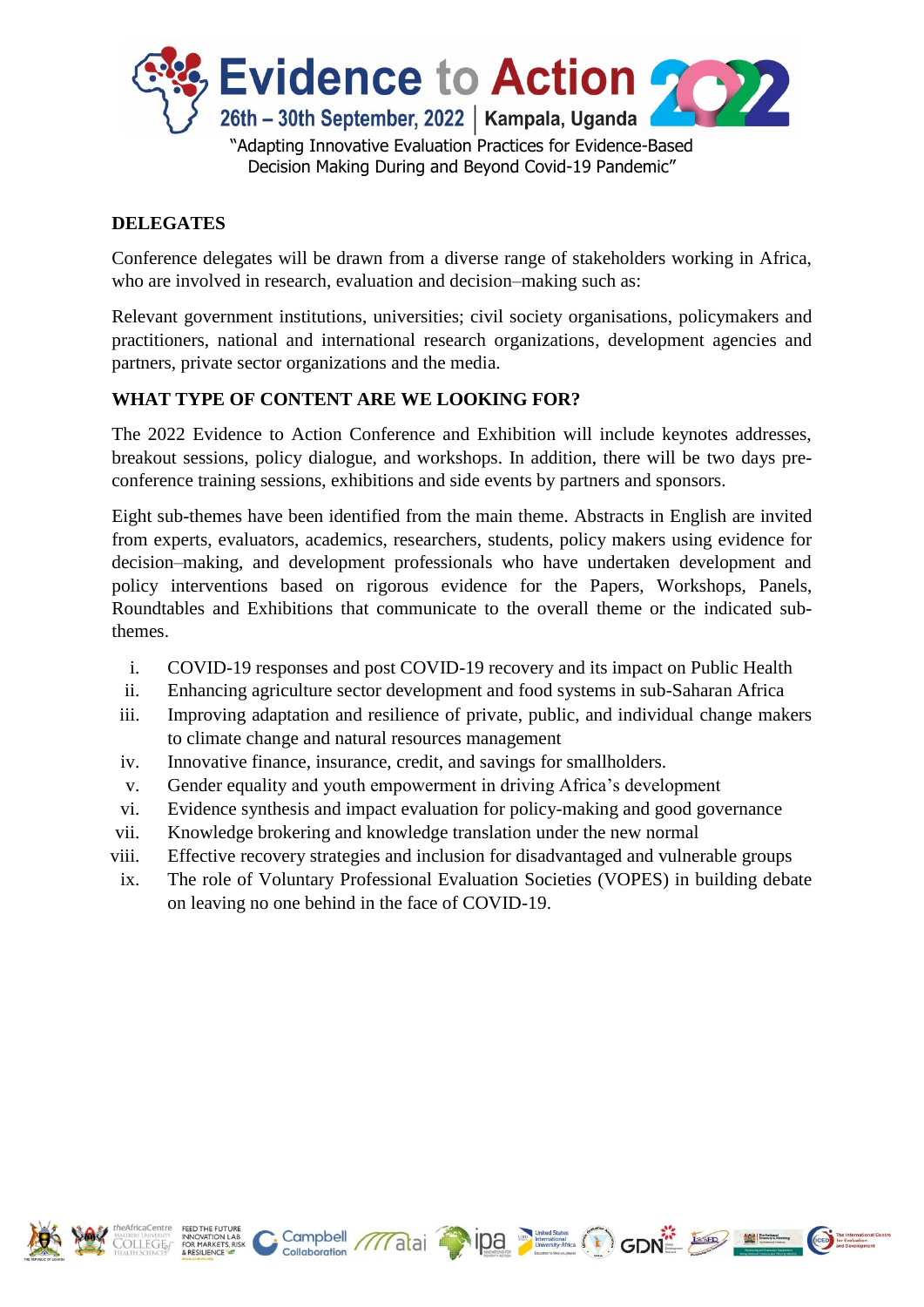

# **IMPORTANT DATES TO NOTE**

The dates for submission of abstracts and other presentations are outlined the table below:

| No.            | <b>Description</b>                                  | Deadlines (2022) |
|----------------|-----------------------------------------------------|------------------|
|                | Online submission of abstracts starts               | $6th$ June       |
| $\overline{2}$ | Submission of abstracts ends                        | $10^{th}$ July   |
|                | Notification on acceptance of abstracts             | $30th$ July      |
|                | Receipt of PowerPoint presentations and full papers | $15th$ August    |
| $\overline{5}$ | Receipt of soft copy for Poster presentations       | $20th$ August    |
|                | Exhibitions confirmations booking $\&$ payment      | $1st$ September  |
|                | Pre-conference training needs & registration        | 1st September    |

#### **ABSTRACT SUBMISSIONS**

Abstract should be at most 350 words in MS Word, and double-spaced. They should be submitted electronically to**: [info@iced-eval.org](mailto:info@iced-eval.org)** . Multiple abstracts may be submitted but should be registered separately.

The organizing committee invites interested individuals to express their interest in presenting as part of a panel discussion or leading or chairing specific sessions.

## **GUIDELINES**

The 3<sup>rd</sup> Evidence to Action Conference and Exhibition 2022 will include keynotes addresses, breakout sessions, policy dialogue, and workshops. In addition, there will be a full-day preconference training sessions, exhibitions and side events by partners and sponsors.

The Topics to be presented include: Policy papers; Case studies on research uptake in policymaking; Approaches and methodologies that have worked and those that have not worked; lessons learned and best practices; technology and tools that have been used by researchers and evaluators, stakeholder engagement, policy round table; evidence and gap maps for policy making.

#### *Paper presentations*

Papers are intended to generate discussion and therefore should be based on a recently completed evaluation, with the aim of clarifying issues in evaluation theory and propose new and innovative evaluation paradigms.

Paper proposals should indicate:

- Title of the paper
- Type of presentation
- Name, title and institutional affiliation of the author (s)
- Name, email and telephone of presenting author



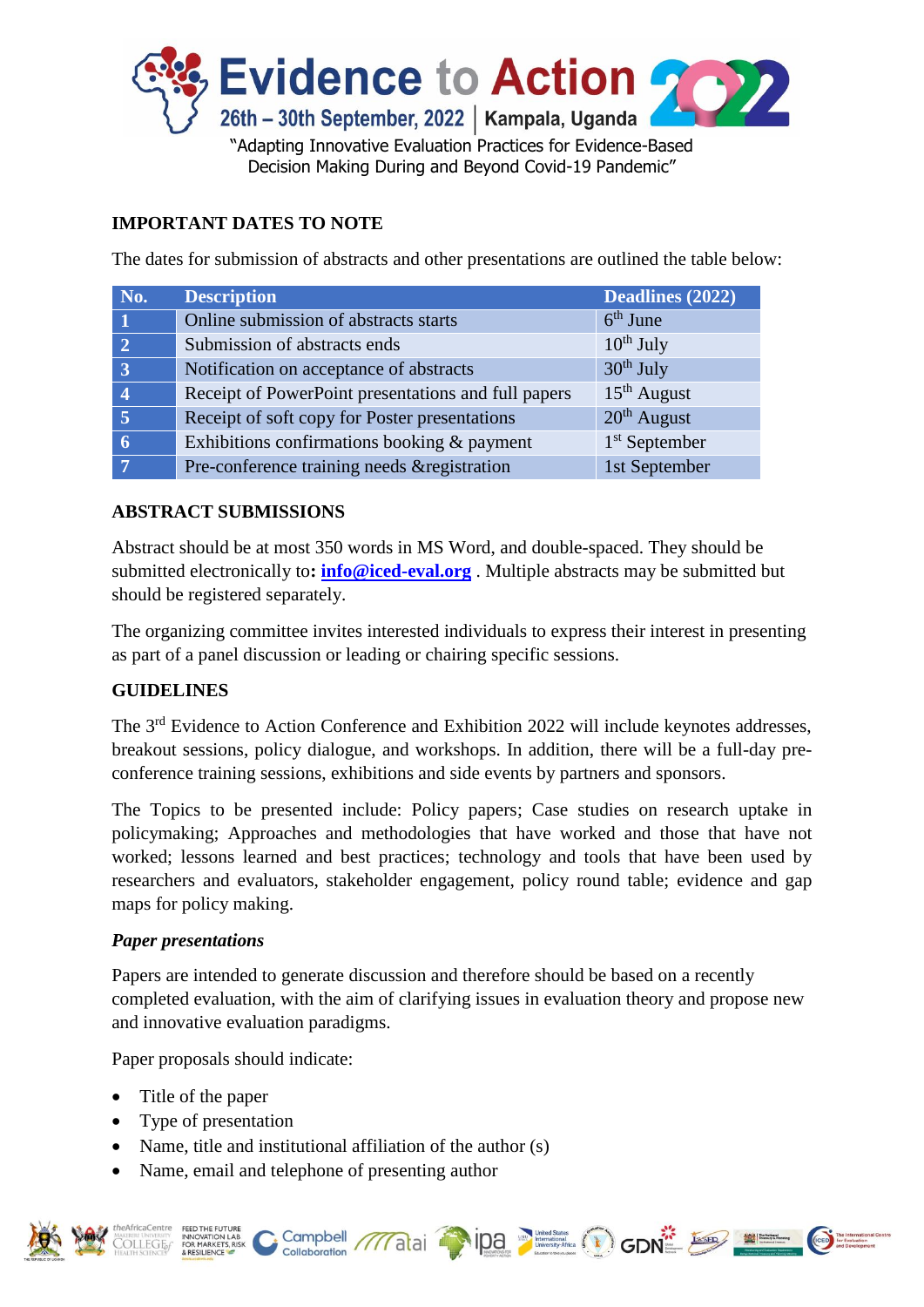

An author (s) is allowed to submit up to three (3) abstracts

### *Types of Presentations*

### *1. Short Paper Presentations (15 minutes each)*

Papers are intended to generate discussion and therefore should be based on a recently completed evaluation, with the aim of clarifying issues in evaluation theory and propose new and innovative evaluation paradigms.

Paper proposals should indicate:

- Title of the paper, clearly indicating it as is on the paper presentation
- Name, title and institutional affiliations or the author
- Name and title of presenting author
- Emails and telephone contact of presenting author

### *2. Round table and Panel Discussion (45 minutes)*

Roundtables are for discussions of evaluation work-in-progress and will last 45 minutes each. They accord authors with the opportunity to present their work in order to seek and provide clarify, strengthen arguments and consider next steps to finalizing the work. Once approved, authors will provide electronically their work highlighting issues they would wish to be discussed. Those wishing to print hard copies may seek advice on the number of copies.

#### *3. Poster presentations*

An exhibition of posters during the evaluation week will be provided for. As such posters with images as well as text will be required for display at a designated space. Posters will be expected to depict an evaluation study including key questions asked, methodology, data, findings, recommendations and conclusions. Posters will be displayed during the conference and presenters need to be available to respond to questions about the poster on display. Accepted Poster presentations will be displayed in the exhibition hall for the duration of the conference. Posters should measure approximately 0.95 m in width and 1.5 m in height. Poster presenters are advised to submit the hard copy of their posters to the secretariat a day before/on the first day of the conference.

#### *4. Exhibitions*

Exhibitions of branded items, publications etc will be provided during the conference. The exhibitors will be expected to indicate:

- The title of the exhibition
- The name of the member association or organization
- The contact details (including e-mail address)
- Should be accompanied by a half- to one-page description of the exhibition stating the materials required